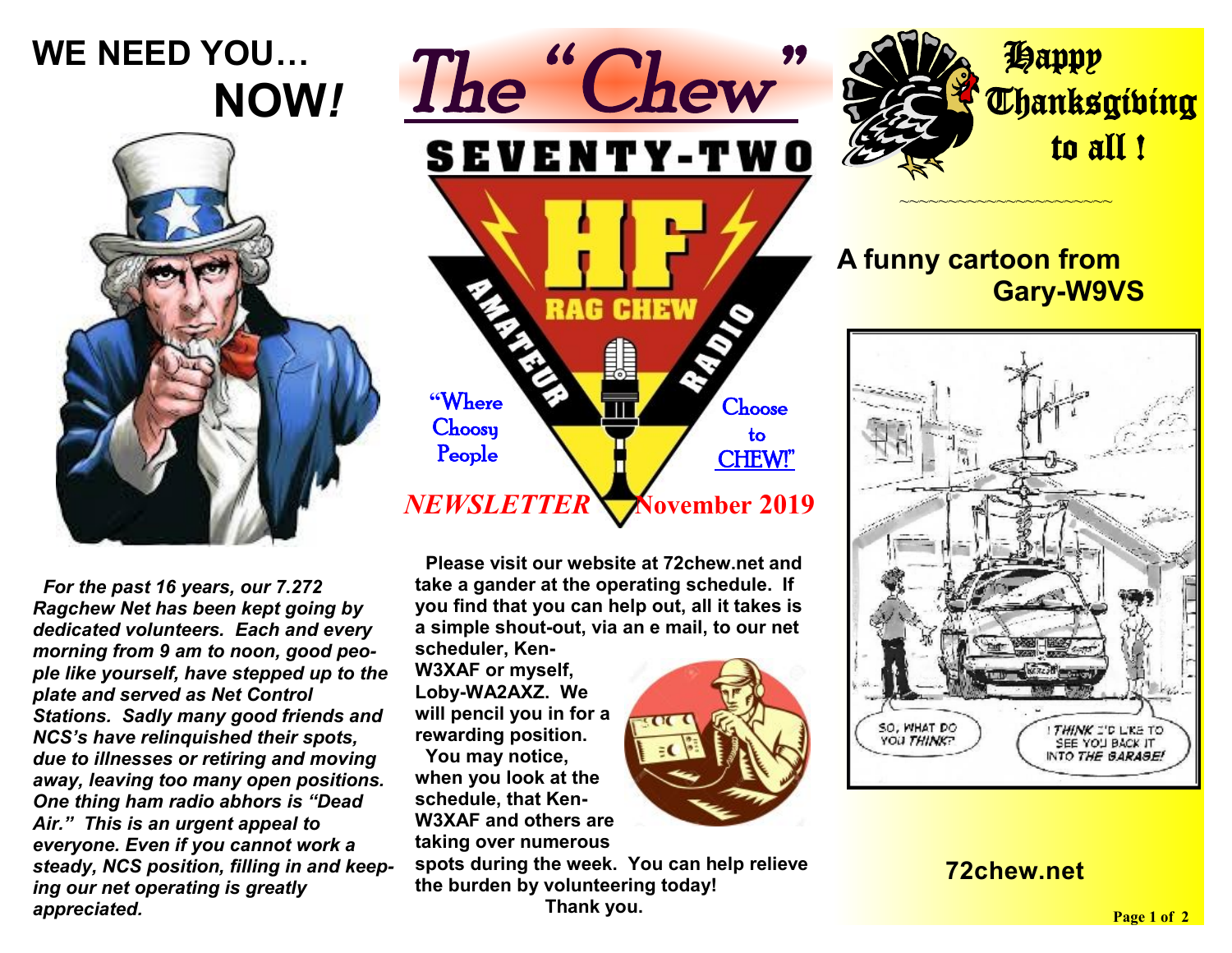### Loby'*\$* Rant*!*

 **I feel as though I am becoming the Chew's version of Andy Rooney. I guess with age comes a small modicum of wisdom. Living here in the "Rotting Apple" (New York City) has never been inexpensive. Taxes, fees and excessively high prices for everything from food to clothing have imposed a burden on many. Whereupon this city, like many other cities across the nation, is loosing its middle class. More and more, you'll find the uber-rich or downtrodden poor living in the urban confines. My personal escape comes when we have our annual ham radio outings to Dayton, then Kring Point. Seeing the towers of Manhattan in my rear-view mirror brings a well deserved sigh of relief for me although, here now is the rub.** 

 **New York along with the robber barons in New Jersey have colluded to make leaving and entering Gotham City ridiculously expensive. Last week I received the EZ Pass bill covering my September trip to the Thousand Islands. Looking line by line at the \$20- plus tolls across various bridges, I was hit right between the eyes with a \$56 toll to go over the new** 



**Goethals Bridge. WHAT? The regular toll for cars is about \$20 BUT, don't dare tow a trailer or drive a truck over this** 



**bridge. You'll have to rob a bank first! After a few calls to EZ Pass and the NY-NJ Port Authority, I was told that tolls all around the city have gone up enormously. If one tows a small RV trailer, as** 

**I do, it doesn't matter if I am hauling tons of freight, the toll for the additional axle is still 56 bucks, no matter what.** 

 **Many ham friends have visited the city and others are contemplating a visit here. I can only say, fill your pockets with lots of cash first, as just getting here will drain your wallets. It is no wonder all of my daughters, family members and close friends have fled the city for more reasonable digs. I am still here biding my time with the hope someday, I can finally wave goodbye too.** 

*Loby-WA2AXZ*

# **New Year's Day K1R** *?*

 $\sim$ ~~~~~~~~~~~~~~~~~~~

 **For the past year we have held off with the many K1R events to give the net a chance to be revitalized and renewed. I am now opening this question to our members and readers. Should we reinaugurate the New Year's Day K1R special event? If you have an opinion, please e mail me at [wa2axz@arrl.net](mailto:wa2axz@arrl.net). On December 1, 2019, I'll see if there will be enough interest and carry on from there. LOBY** 

### *A note from your editor …*

 **Our monthly newsletter "THE CHEW", contains information about the activities and participants in the 7.272 Ragchew Net. We rely on contributions of stories and pictures from the members to keep all of us up to date, to impart information we can all use and, of course, to raise a smile and a chuckle or two. If you find a new "Taz" photo that can be used for future certificates and QSLs, that too is greatly appreciated. Without you, there is no Chew!**

 **Please, e-mail your stories, tech info and photos to Loby at [wa2axz@arrl.net](mailto:wa2axz@arrl.net)** 

**~~~~~~~~~~~~~~~~~~~~**

*Many Thanks!* 



**ing with the postage and background costs encountered during the year. Please, send your contribu-**



**tion to your Special Events Coordinator, WA2AXZ, today.** 

 **~~~~~~~~~~~~~~~**